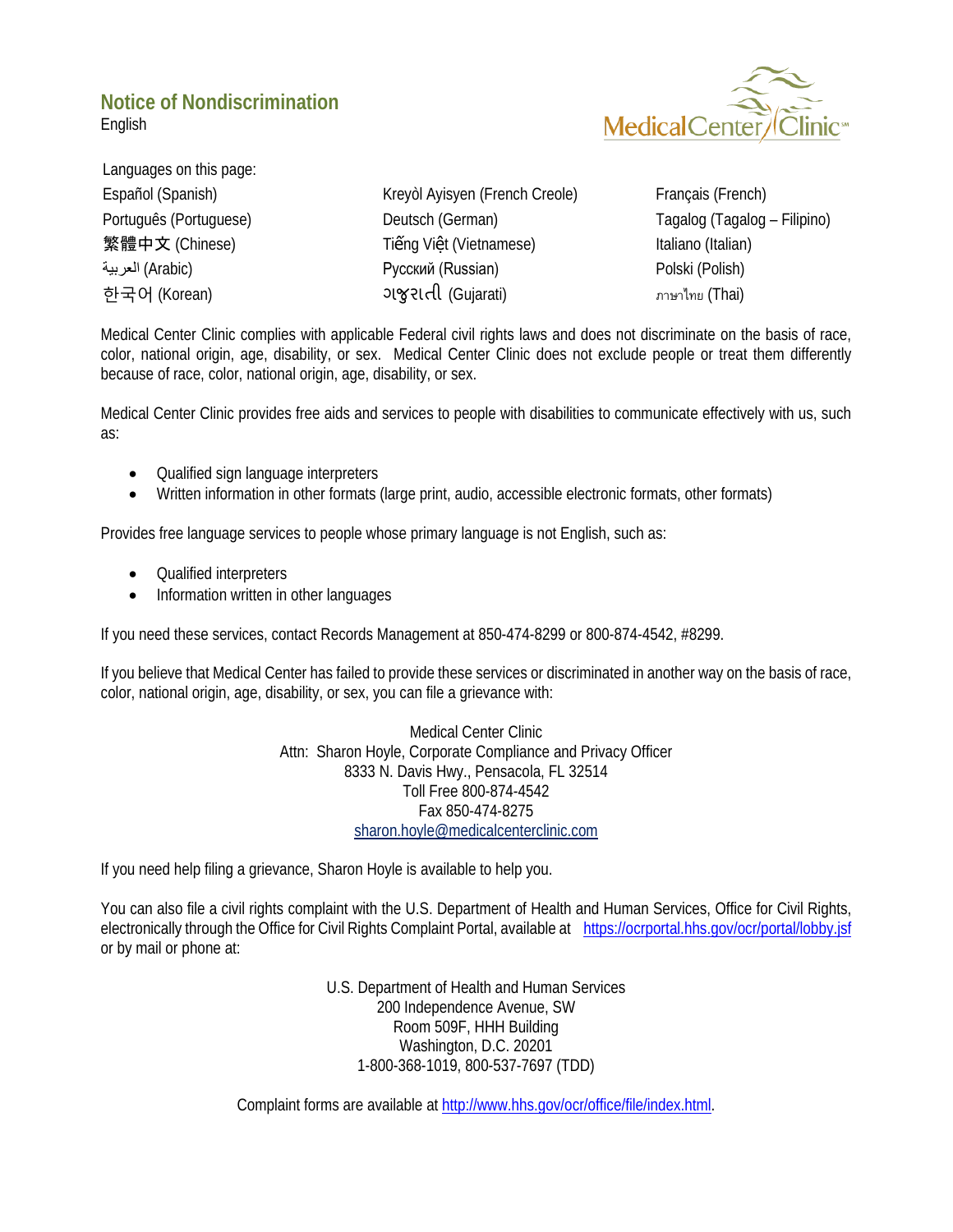<span id="page-1-0"></span>Español (Spanish)



Medical Center Clinic cumple con las leyes federales de derechos civiles aplicables y no discrimina por motivos de raza, color, nacionalidad, edad, discapacidad o sexo. Medical Center Clinic no excluye a las personas ni las trata de forma diferente debido a su origen étnico, color, nacionalidad, edad, discapacidad o sexo.

Medical Center Clinic proporciona asistencia y servicios gratuitos a las personas con discapacidades para que se comuniquen de manera eficaz con nosotros, como los siguientes:

- Intérpretes de lenguaje de señas capacitados.
- Información escrita en otros formatos (letra grande, audio, formatos electrónicos accesibles, otros formatos).

Proporciona servicios lingüísticos gratuitos a personas cuya lengua materna no es el inglés, como los siguientes:

- Intérpretes capacitados.
- Información escrita en otros idiomas.

Si necesita recibir estos servicios, comuníquese con Records Management at 850-474-8299 or 800-874-4542 ex. 8299.

Si considera que Medical Center Clinic no le proporcionó estos servicios o lo discriminó de otra manera por motivos de origen étnico, color, nacionalidad, edad, discapacidad o sexo, puede presentar un reclamo a la siguiente persona:

> Medical Center Clinic Attn: Sharon Hoyle, Corporate Compliance and Privacy Officer 8333 N. Davis Hwy., Pensacola, FL 32514 Toll Free 800-874-4542 Fax 850-474-8275 [sharon.hoyle@medicalcenterclinic.com](mailto:sharon.hoyle@medicalcenterclinic.com)

Puede presentar el reclamo en persona o por correo postal, fax o correo electrónico. Si necesita ayuda para hacerlo, Sharon Hoyle está a su disposición para brindársela.

También puede presentar un reclamo de derechos civiles ante la Office for Civil Rights (Oficina de Derechos Civiles) del Department of Health and Human Services (Departamento de Salud y Servicios Humanos) de EE. UU. de manera electrónica a través de Office for Civil Rights Complaint Portal, disponible en [https://ocrportal.hhs.gov/ocr/portal/lobby.jsf,](https://ocrportal.hhs.gov/ocr/portal/lobby.jsf) o bien, por correo postal a la siguiente dirección o por teléfono a los números que figuran a continuación:

> U.S. Department of Health and Human Services 200 Independence Avenue, SW Room 509F, HHH Building Washington, D.C. 20201 1-800-368-1019, 800-537-7697 (TDD)

Puede obtener los formularios de reclamo en el sitio web [http://www.hhs.gov/ocr/office/file/index.html.](http://www.hhs.gov/ocr/office/file/index.html)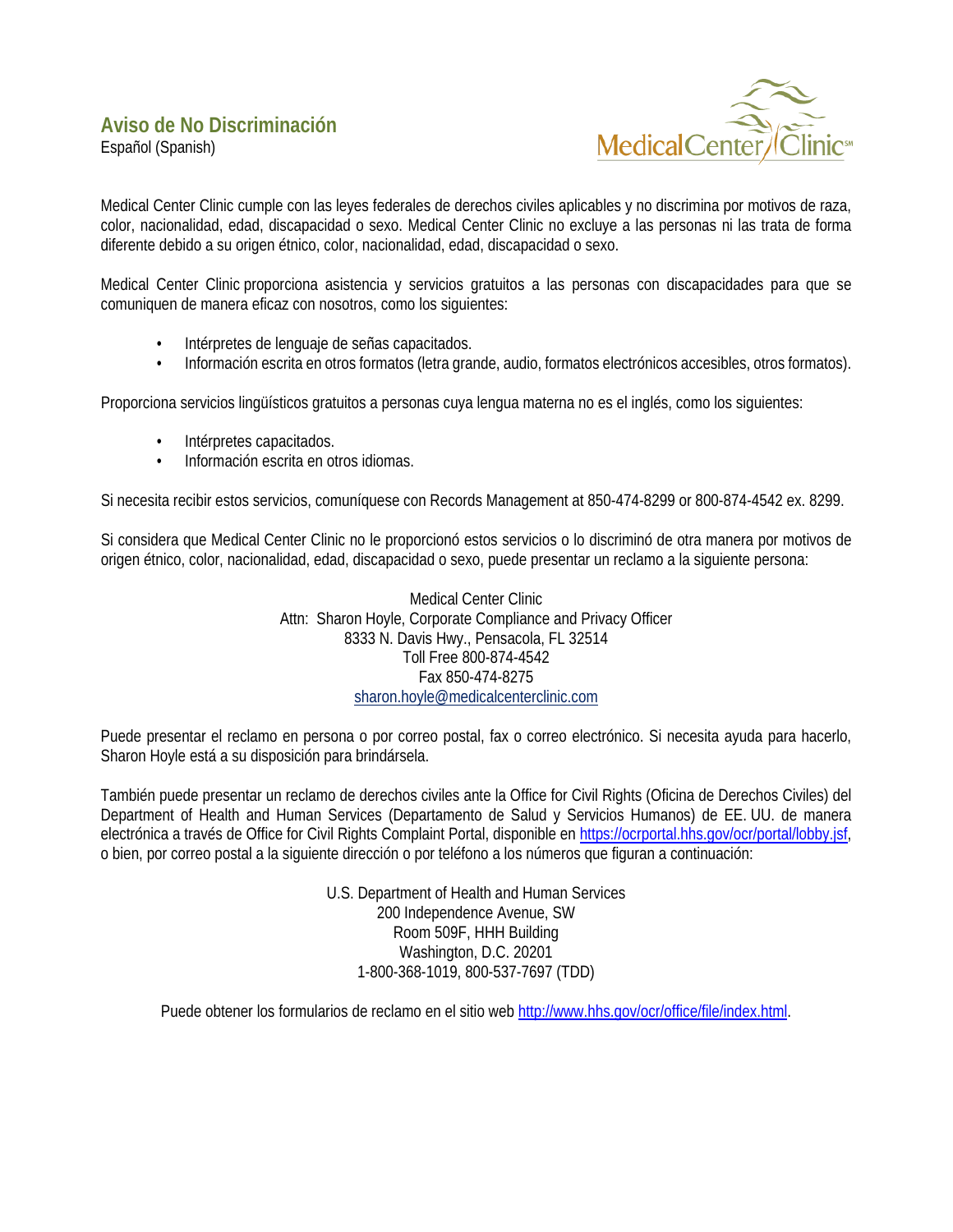#### <span id="page-2-0"></span>**Avis de Non-descrimination**

Kreyòl Ayisyen (French Creole)



Medical Center Clinic konfòm ak lwa sou dwa sivil Federal ki aplikab yo e li pa fè diskriminasyon sou baz ras, koulè, peyi orijin, laj, enfimite oswa sèks.

Medical Center Clinic pa ekskli moun oswa trete yo nan fason ki diferan akoz ras, koulè, peyi orijin, laj, enfimite oswa sèks yo.

Medical Center Clinic bay èd ak sèvis gratis pou moun ki andikape pou yo kominike avèk nou nan fason ki efikas, tankou:

- Enèprèt langaj siy ki kalifye
- Enfòmasyon ekri nan lòt fòma (gwo lèt, odyo, fòma elektwonik ki aksesib, lòt fòma)

Medical Center Clinic bay sèvis lang gratis a moun lang prensipal yo pa Anglè, tankou:

- Enèprèt kalifye
- Enfòmasyon ki ekri nan lòt lang

Si w bezwen sèvis sa yo, kontakte Records Management at 850-474-8299 or 800-874-4542 ex. 8299.

Si w kwè Medical Center Clinic pa t bay sèvis sa yo oswa te fè diskriminasyon nan yon lòt fason sou baz ras, koulè, peyi orijin, laj, enfimite oswa sèks, ou ka depoze yon plent nan:

> Medical Center Clinic Attn: Sharon Hoyle, Corporate Compliance and Privacy Officer 8333 N. Davis Hwy., Pensacola, FL 32514 Toll Free 800-874-4542 Fax 850-474-8275 sharon.hoyle@medicalcenterclinic.com

Ou ka depoze yon plent an pèsòn oswa pa lapòs, pa faks oswa pa imel. Si w bezwen èd pou w depoze yon plent Sharon Hoyle disponib pou ede w.

Ou ka depoze yon plent pou dwa sivil tou nan U.S. Department of Health and Human Services, (Ministè Sèvis Sante ak Imen Ameriken), Office for Civil Rights (Biwo Dwa Sivil) atravè Office for Civil Rights Portal, pa mwayen elektwonik ki disponib nan [https://ocrportal.hhs.gov/ocr/portal/lobby.jsf,](https://ocrportal.hhs.gov/ocr/portal/lobby.jsf) oswa pa lapòs oswa:

> U.S. Department of Health and Human Services 200 Independence Avenue, SW Room 509F, HHH Building Washington, D.C. 20201 1-800-368-1019, 800-537-7697 (TDD)

Fòmilè pou plent yo disponib na[n http://www.hhs.gov/ocr/office/file/index.html.](http://www.hhs.gov/ocr/office/file/index.html)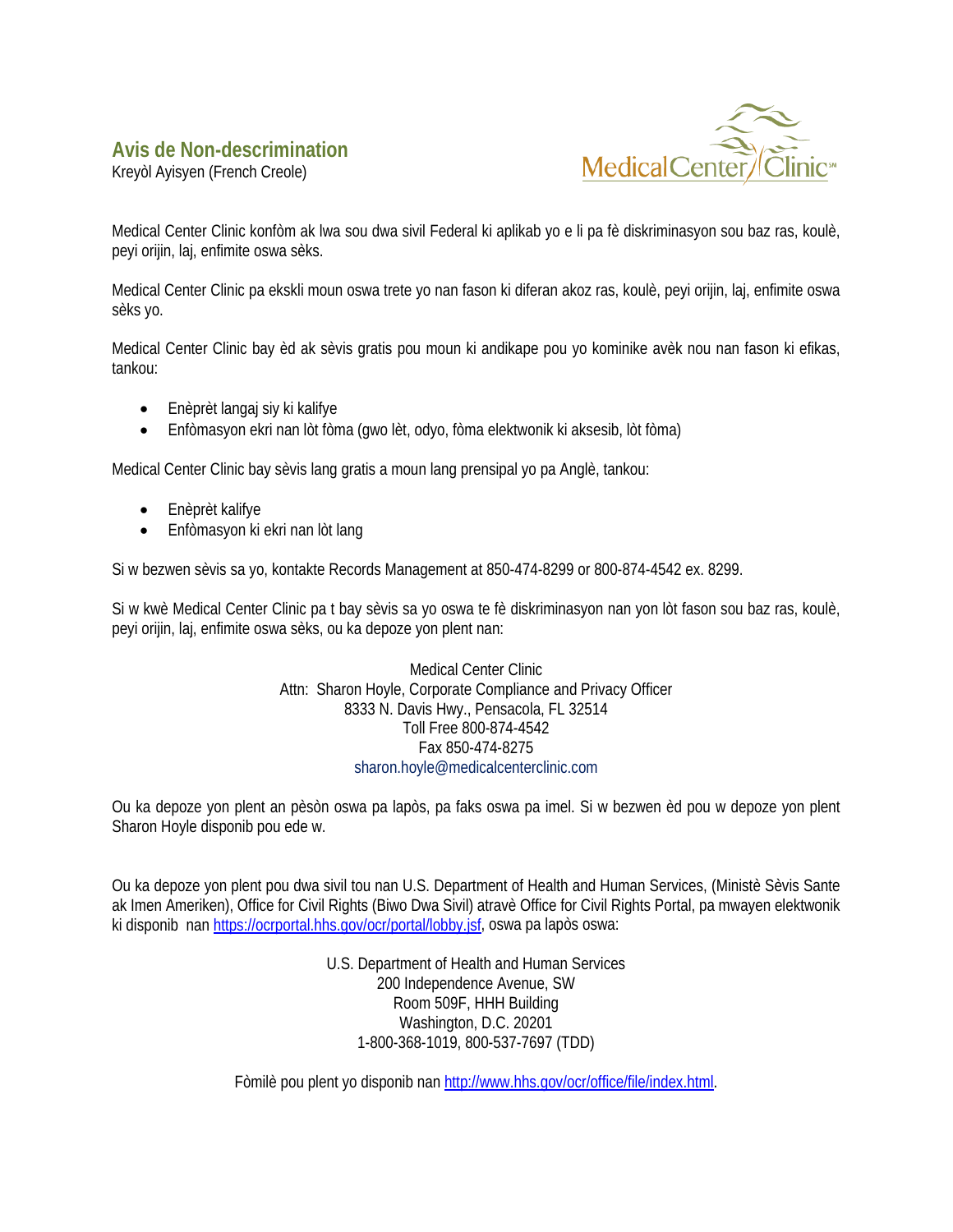<span id="page-3-0"></span>Français (French)



Medical Center Clinic respecte les lois fédérales en vigueur relatives aux droits civiques et ne pratique aucune discrimination basée sur la race, la couleur de peau, l'origine nationale, l'âge, le sexe ou un handicap.

Medical Center Clinic n'exclut et ne traite aucune personne différemment en raison de sa race, sa couleur de peau, son origine nationale, son âge, son sexe ou son handicap.

Medical Center Clinic fournit gratuitement des aides et services aux personnes handicapées afin de permettre une communication efficace avec nous, par exemple:

- Interprètes qualifiés en langue des signes
- Informations écrites dans d'autres formats (gros caractères, audio, formats électroniques accessibles, autres formats)

Medical Center Clinic fournit gratuitement des services linguistiques aux personnes dont la langue principale n'est pas l'anglais, par exemple:

- Interprètes qualifiés
- Informations écrites dans d'autres langues

Si vous avez besoin de ces services, contactez Records Management at 850-474-8299 ou 800-874-4542 ex. 8299.

Si vous pensez que Medical Center Clinic n'a pas fourni ces services ou a fait preuve d'une autre forme de discrimination basée sur la race, la couleur de peau, l'origine nationale, l'âge, le sexe ou le handicap, vous pouvez déposer une réclamation auprès de:

> Medical Center Clinic Attn: Sharon Hoyle, Corporate Compliance and Privacy Officer 8333 N. Davis Hwy., Pensacola, FL 32514 Toll Free 800-874-4542 Fax 850-474-8275 [sharon.hoyle@medicalcenterclinic.com](mailto:sharon.hoyle@medicalcenterclinic.com)

Vous pouvez déposer une réclamation en personne ou par courrier, télécopie ou e-mail. Si vous avez besoin d'aide pour déposer une réclamation, Sharon Hoyle se tient à votre disposition pour vous y aider.

Vous pouvez également déposer une réclamation concernant vos droits civiques auprès de l'U.S. Department of Health and Human Services (Département de la Santé et des Services Sociaux des États-Unis), Office for Civil Rights (Bureau des Droits Civiques), par voie électronique via l'Office for Civil Rights Complaint Portal, disponible à l'adresse [https://ocrportal.hhs.gov/ocr/portal/lobby.jsf,](https://ocrportal.hhs.gov/ocr/portal/lobby.jsf) par courrier ou par téléphone à :

> U.S. Department of Health and Human Services 200 Independence Avenue, SW Room 509F, HHH Building Washington, D.C. 20201 1-800-368-1019, 800-537-7697 (TDD)

Des formulaires de réclamation sont disponibles à l'adresse [http://www.hhs.gov/ocr/office/file/index.html.](http://www.hhs.gov/ocr/office/file/index.html)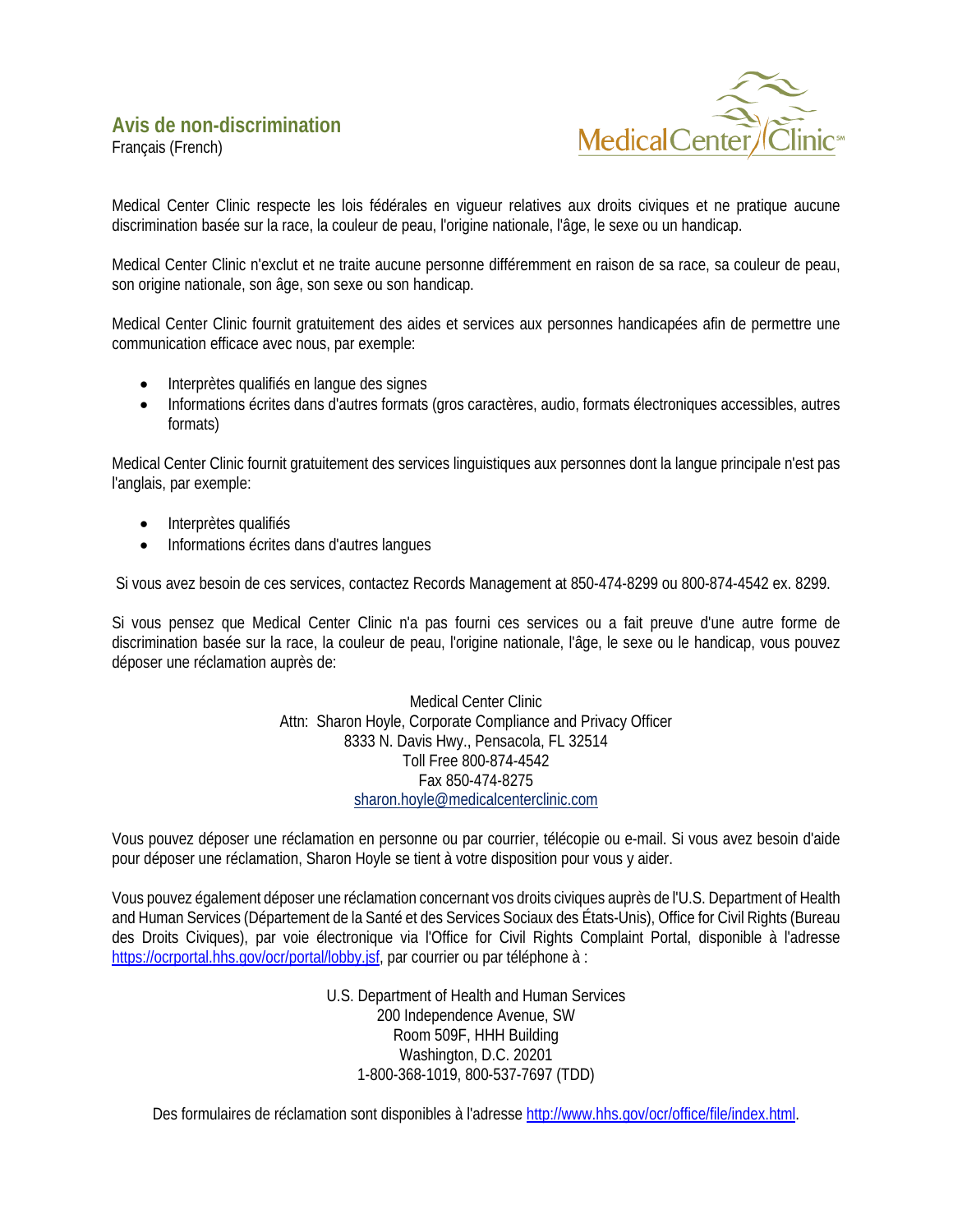<span id="page-4-0"></span>Português (Portuguese)



Medical Center Clinic cumpre as leis de direitos civis federais aplicáveis e não exerce discriminação com base na raça, cor, nacionalidade, idade, deficiência ou sexo.

Medical Center Clinic não exclui ou trata de forma diferente devido à raça, cor, nacionalidade, idade, deficiência ou sexo.

Medical Center Clinic faculta ajuda e serviços gratuitos a pessoas com dificuldades de comunicar de forma eficaz connosco, tais como:

- Intérpretes de língua gestual qualificados
- Informação escrita noutros formatos (impressão maior, áudio, formatos electrónicos acessíveis, outros formatos)

Medical Center Clinic faculta serviços linguísticas grátis a pessoas cuja língua principal não é inglês, tais como:

- Intérpretes qualificados
- Informação escrita noutros idiomas

Se necessita destes serviços, contacte Records Management at 850-474-8299 or 800-874-4542 ex. 8299

Se considera que a Medical Center Clinic não cumpriu estes serviços ou exerceu discriminação de outra forma com base na raça, cor, nacionalidade, idade, deficiência ou sexo, pode apresentar uma reclamação junto de:

> Medical Center Clinic Attn: Sharon Hoyle, Corporate Compliance and Privacy Officer 8333 N. Davis Hwy., Pensacola, FL 32514 Toll Free 800-874-4542 Fax 850-474-8275 [sharon.hoyle@medicalcenterclinic.com](mailto:sharon.hoyle@medicalcenterclinic.com)

Pode apresentar uma reclamação pessoalmente ou por correio, fax ou e-mail. Se precisar de ajuda para efectuar a reclamação, o/a Sharon Hoyle estará disponível para o/a auxiliar.

Pode também apresentar uma reclamação de direitos civis junto do U.S. Department of Health and Human Services (Departamento de Saúde e dos Serviços Humanos dos Estados Unidos da América), Office for Civil Rights (Gabinete de Direitos Civis), por via electrónica através do Office for Civil Rights Complaint Portal, disponível em [https://ocrportal.hhs.gov/ocr/portal/lobby.jsf,](https://ocrportal.hhs.gov/ocr/portal/lobby.jsf) ou por correio ou telefone:

> U.S. Department of Health and Human Services 200 Independence Avenue, SW Room 509F, HHH Building Washington, D.C. 20201 1-800-368-1019, 800-537-7697 (TDD)

Os formulários de reclamações encontram-se disponíveis em [http://www.hhs.gov/ocr/office/file/index.html.](http://www.hhs.gov/ocr/office/file/index.html)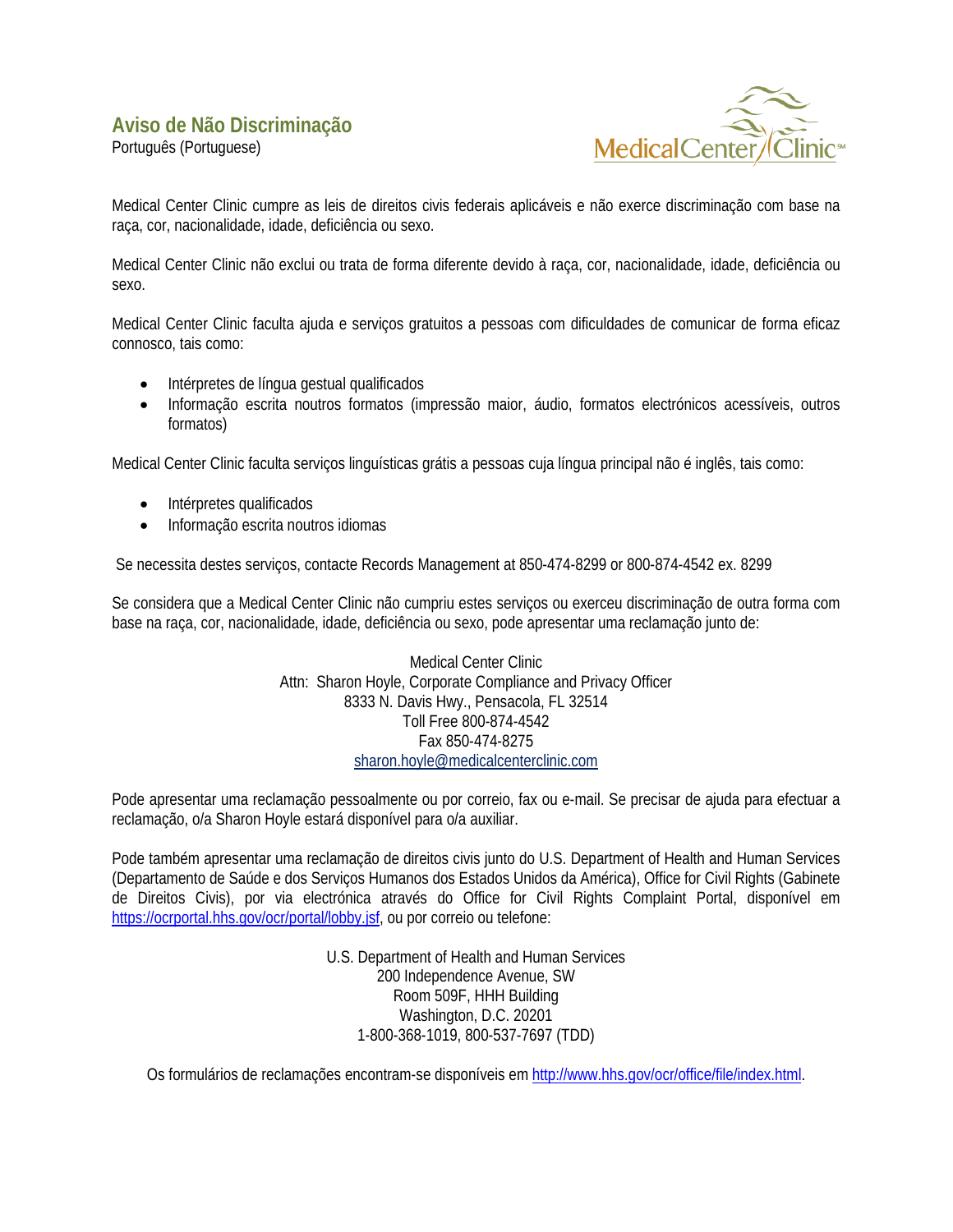# <span id="page-5-0"></span>**Bekanntmachung über die Nichtdiskriminierung**

Deutsch (German)



Medical Center Clinic erfüllt geltenden bundesstaatliche Menschenrechtsgesetze und lehnt jegliche Diskriminierung aufgrund von Rasse, Hautfarbe, Herkunft, Alter, Behinderung oder Geschlecht ab.

Medical Center Clinic lehnt den Ausschluss oder die unterschiedliche Behandlung von Menschen aufgrund von Rasse, Hautfarbe, Herkunft, Alter, Behinderung oder Geschlecht ab.

Medical Center Clinic bietet kostenlose Hilfe und Dienstleistungen für Menschen mit Behinderung zur effektiven Kommunikation, wie z. B.:

- Qualifizierte Gebärdensprachen-Dolmetscher
- Schriftliche Informationen in anderen Formaten (große Ausdrucke, Audio, zugängliche elektronische Formate, sonstige Formate)

Bietet kostenlose Sprachdienste für Menschen, deren Hauptsprache nicht Englisch ist, wie z. B.:

- Qualifizierte Dolmetscher
- Schriftliche Informationen in anderen Sprachen

Sollten Sie diese Dienstleistungen benötigen, so wenden Sie sich an Record Management at 850-474-8299 or 800-874- 4542 ex. 8299.

Sollten Sie der Ansicht sein, dass Medical Center Clinic es versäumte, diese Dienstleistungen anzubieten, oder auf sonstige Weise aufgrund von Rasse, Hautfarbe, Herkunft, Alter, Behinderung oder Geschlecht diskriminierte, so können Sie eine Beschwerde einreichen bei:

> Medical Center Clinic Attn: Sharon Hoyle, Corporate Compliance and Privacy Officer 8333 N. Davis Hwy., Pensacola, FL 32514 Toll Free 800-874-4542 Fax 850-474-8275 [sharon.hoyle@medicalcenterclinic.com](mailto:sharon.hoyle@medicalcenterclinic.com)

Sollten Sie Hilfe beim Einreichen einer Beschwerde benötigen, so steht Ihnen Sharon Hoyle gerne zur Verfügung.

Sie können ebenfalls eine Menschenrechtsbeschwerde einreichen bei: Department of Health and Human Services (U.S.- Gesundheitsministerium), Office for Civil Rights (Amt für Bürgerrechte), elektronisch über das Office for Civil Rights Complaint Portal, zugänglich übe[r https://ocrportal.hhs.gov/ocr/portal/lobby.jsf,](https://ocrportal.hhs.gov/ocr/portal/lobby.jsf) oder per Post oder telefonisch an:

> U.S. Department of Health and Human Services 200 Independence Avenue, SW Room 509F, HHH Building Washington, D.C. 20201 1-800-368-1019, 800-537-7697 (TDD)

Beschwerdeformulare sind verfügbar unte[r http://www.hhs.gov/ocr/office/file/index.html.](http://www.hhs.gov/ocr/office/file/index.html)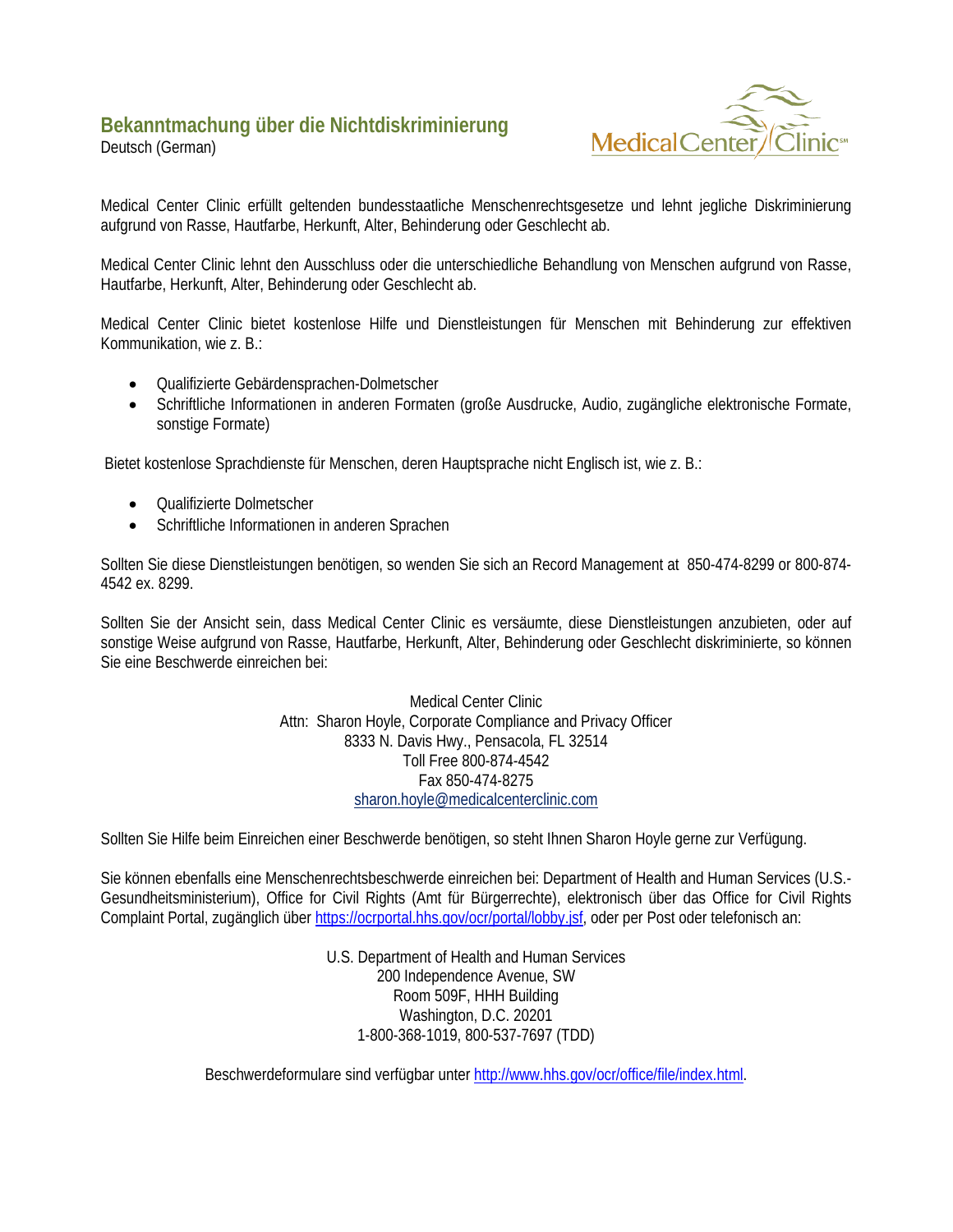<span id="page-6-0"></span>Tagalog (Tagalog – Filipino)



Sumusunod ang Medical Center Clinic sa mga naaangkop na Pampederal na batas sa karapatang sibil at hindi nandidiskrimina batay sa lahi, kulay, bansang pinagmulan, edad, kapansanan o kasarian. Ang Medical Center Clinic ay hindi nagtatangi ng mga tao o hindi nagpapakita ng ibang pakikitungo dahil sa lahi, kulay, bansang pinagmulan, edad, kapansanan o kasarian.

Ang Medical Center Clinic ay nagbibigay ng mga libreng tulong at serbisyo sa mga taong may kapansanan upang mahusay silang makipag-ugnayan sa amin, gaya ng:

- Mga kwalipikadong interpreter ng sign language
- Nakasulat na impormasyon sa iba pang mga format (malaking print, audio, mga naa-access na electronic na format, iba pang mga format)

Nagbibigay ng mga libreng serbisyo sa wika sa mga taong hindi Ingles ang pangunahing wika, gaya ng:

- Mga kwalipikadong interpreter
- Impormasyong nakasulat sa iba pang mga wika

Kung kailangan mo ang mga serbisyong ito, makipag-ugnayan kay Records Management at 850-474-8299 or 800.874.4542

Kung naniniwala kang hindi naibigay ng Medical Center Clinic ang mga serbisyong ito o nandiskrimina ito sa ibang paraan batay sa lahi, kulay, bansang pinagmulan, edad, kapansanan o kasarian, maaari kang maghain ng karaingan sa:

> Medical Center Clinic Attn: Sharon Hoyle, Corporate Compliance and Privacy Officer 8333 N. Davis Hwy., Pensacola, FL 32514 Toll Free 866-822-3571 Fax 850-474-8275 [sharon.hoyle@medicalcenterclinic.com](mailto:sharon.hoyle@medicalcenterclinic.com)

Maaari ka ring maghain ng reklamo sa mga karapatang sibil sa U.S. Department of Health and Human Services (Kagawaran ng Mga Serbisyong Pangkalusugan at Pantao ng U.S.), Office for Civil Rights (Tanggapan para sa Mga Karapatang Sibil), sa electronic na paraan sa Office for Civil Rights Complaint Portal, na makikita sa [https://ocrportal.hhs.gov/ocr/portal/lobby.jsf,](https://ocrportal.hhs.gov/ocr/portal/lobby.jsf) o sa pamamagitan ng koreo o telepono sa:

> U.S. Department of Health and Human Services 200 Independence Avenue, SW Room 509F, HHH Building Washington, D.C. 20201 1-800-368-1019, 800-537-7697 (TDD)

Ang mga form ng reklamo ay makukuha sa [http://www.hhs.gov/ocr/office/file/index.html.](http://www.hhs.gov/ocr/office/file/index.html)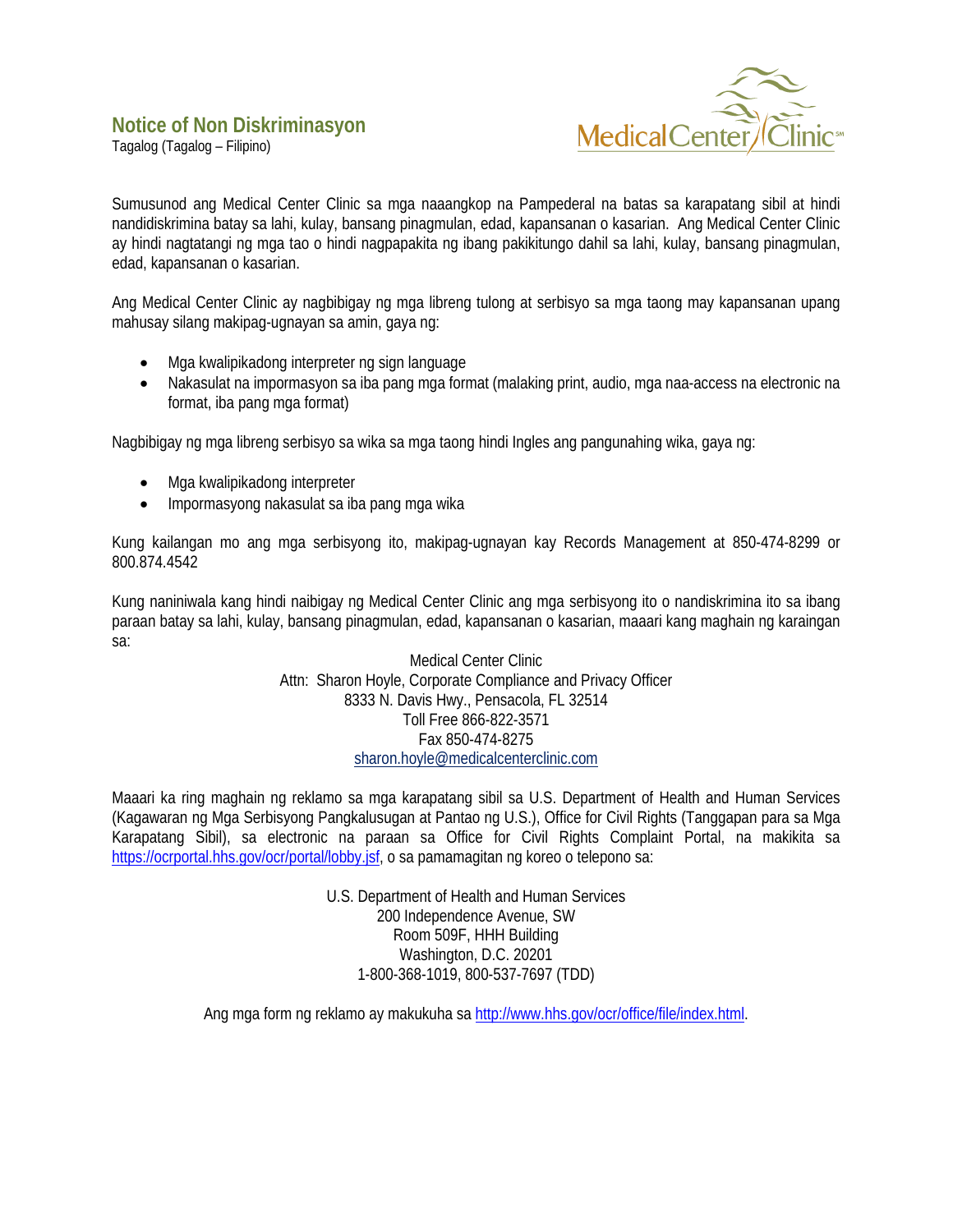

<span id="page-7-0"></span>Medical Center Clinic 遵守適用的聯邦民權法律規定,不因種族、膚色、民族血統、年齡、殘障或性別 而歧視任何人。Medical Center Clinic 不因種族、膚色、民族血統、年齡、殘障或性別而排斥任何人或 以不同的方式對待他們。

Medical Center Clinic 向殘障人士免費提供各種援助和服務,以幫助他們與我們進行有效溝通,如:

- 合格的手語翻譯員
- 以其他格式提供的書面資訊(大號字體、音訊、無障礙電子格式、其他格式)

向母語非英語的人員免費提供各種語言服務,如:

- 合格的翻譯員
- 以其他語言書寫的資訊

如果您需要此類服務,請聯絡 Records Management at 850-474-8299 or 800-874-4542 ex. 8299

如果您認為 Medical Center Clinic 未能提供此類服務或者因種族、膚色、民族血統、年齡、殘障或性別 而透過其他方式歧視您,您可以向 Sharon Hoyle, Corporate Compliance and Privacy Officer 提交投訴,郵 寄地址為 8333 N. Davis Hwy., Pensacola, FL 32514,電話號碼為 800-874-4542、,傳真為 850-474-8275, 電子信箱為 sharon.hoyle@medicalcenterclinic.com。您可以親自提交投訴,或者以郵寄、傳真或電郵的 方式提交投訴。如果您在提交投訴方面需要幫助,Sharon Hoyle 可以幫助您。

您還可以向 U.S. Department of Health and Human Services(美國衛生及公共服務部)的 Office for Civil Rights(民權辦公室)提交民權投訴,透過 Office for Civil Rights Complaint Portal 以電子方式投訴: <https://ocrportal.hhs.gov/ocr/portal/lobby.jsf>,或者透過郵寄或電話的方式投訴:

U.S. Department of Health and Human Services 200 Independence Avenue, SW Room 509F, HHH Building Washington, D.C.20201 1-800-368-1019,800-537-7697 (TDD)(聾人用電信設備) 登入 <http://www.hhs.gov/ocr/office/file/index.html> 可獲得投訴表格。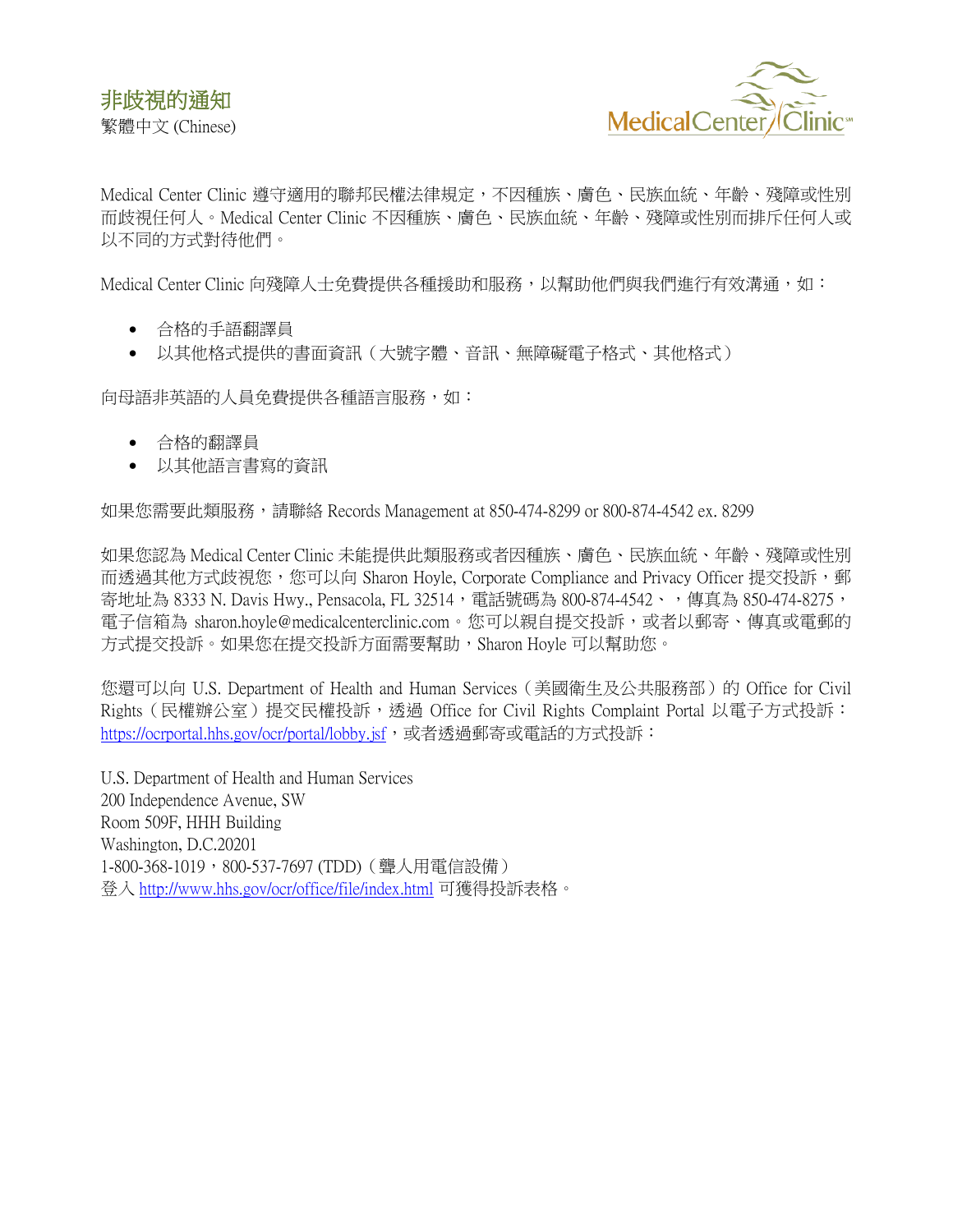### <span id="page-8-0"></span>**Thông báo về Kỳ Thị**

Tiếng Việt (Vietnamese)



Medical Center Clinic tuân thủ luật dân quyền hiện hành của Liên bang và không phân biệt đối xử dưa trên chủng tộc, màu da, nguồn gốc quốc gia, độ tuổi, khuyết tật, hoặc giới tính. [Name of covered entity] không loại trừ mọi người hoặc đối xử với họ khác biệt vì chủng tộc, màu da, nguồn gốc quốc gia, độ tuổi, khuyết tật, hoặc giới tính.

Medical Center Clinic cung cấp dịch vụ hỗ trợ miễn phí cho những người khuyết tật để giao tiếp với chúng tôi có hiệu quả, như:

- Thông dịch viên ngôn ngữ ký hiệu đủ năng lực
- Thông tin bằng văn bản ở các định dạng khác (chữ in lớn, âm thanh, định dạng điện tử có thể tiếp cân, các định dang khác)

Medical Center Clinic cung cấp miễn phí các dịch vụ ngôn ngữ cho những người có ngôn ngữ chính không phải là tiếng Anh, như:

- Thông dịch viên đủ năng lực
- Thông tin được trình bày bằng ngôn ngữ khác

Nếu bạn cần những dịch vụ này, hãy liên hệ Records Management at 850.474.8299 or 800-874-4542

Nếu ban tin rằng Medical Center Clinic không cung cấp những dịch vu này hoặc phân biệt đối xử theo cách khác dựa trên chủng tộc, màu da, nguồn gốc quốc gia, độ tuổi, khuyết tật, hoặc giới tính, ban có thể nộp đơn khiếu nại với:

> Sharon Hoyle, Corporate Compliance and Privacy Officer 8333 N. Davis Hwy., Pensacola, FL 32514 Toll Free 800-874-4542 Fax 850-474-8275 [sharon.hoyle@medicalcenterclinic.com](mailto:sharon.hoyle@medicalcenterclinic.com)

Bạn có thể trực tiếp nộp đơn khiếu nại hoặc gửi qua đường bưu điện, chuyển fax, hoặc email. Nếu bạn cần trợ giúp nộp đơn khiếu nai, Sharon Hoyle sẵn sàng giúp ban.

Ban cũng có thể nộp đơn khiếu nai về dân quyền lên U.S. Department of Health and Human Services (Bộ Y Tế và Dịch Vụ Nhân Sinh Hoa Kỳ), Office for Civil Rights (Văn Phòng Dân Quyền) bằng hình thức điện tử qua Office for Civil Rights Complaint Portal, có trên trang [https://ocrportal.hhs.gov/ocr/portal/lobby.jsf,](https://ocrportal.hhs.gov/ocr/portal/lobby.jsf) hoặc qua đường bưu điện hoặc bằng điện thoại tại:

> U.S. Department of Health and Human Services 200 Independence Avenue, SW Room 509F, HHH Building Washington, D.C. 20201 1-800-368-1019, 800-537-7697 (TDD) Các mâu khiếu nại có trên tran[g http://www.hhs.gov/ocr/office/file/index.html.](http://www.hhs.gov/ocr/office/file/index.html)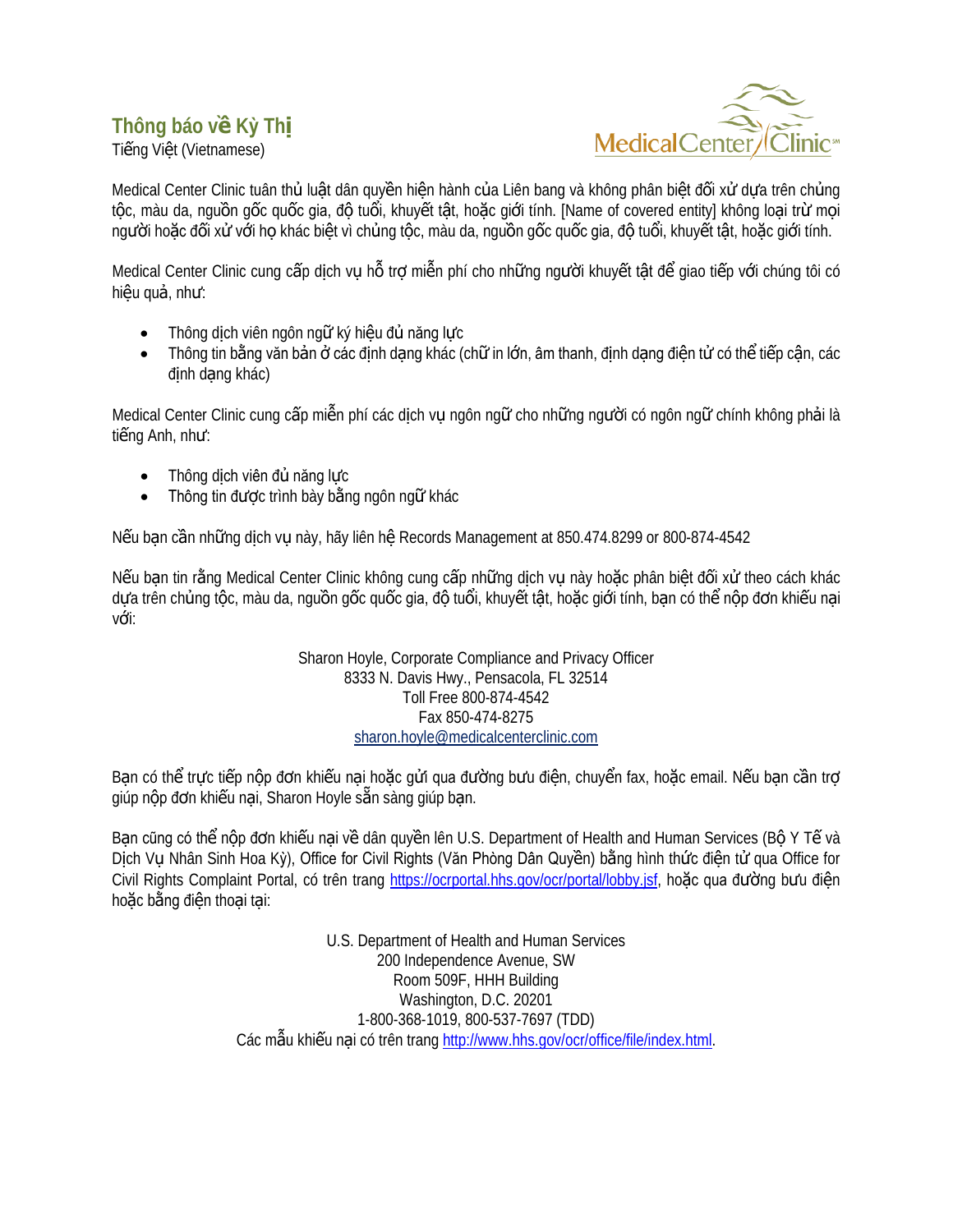### <span id="page-9-0"></span>**Avviso di Non discriminazione**





Medical Center Clinic è conforme a tutte le leggi federali vigenti in materia di diritti civili e non pone in essere discriminazioni sulla base di razza, colore, origine nazionale, età, disabilità o sesso. Medical Center Clinic non esclude le persone o le tratta diversamente a causa di razza, colore, origine nazionale, età, disabilità o sesso.

Medical Center Clinic offre sostegni e servizi gratuiti alle persone affette da disabilità per comunicare con noi in modo efficace, quali:

- Interpreti qualificati nella lingua dei segni
- Informazioni scritte in altri formati (stampe a grandi caratteri, audio, formati elettronici accessibili, altri formati)

Offre servizi linguistici gratuiti alle persone la cui lingua primaria non è l'inglese, quali:

- Interpreti qualificati
- Informazioni scritte in altre lingue

In caso si necessiti di tali servizi, contattare Records Management a 850-474-8299 o 800-874-4542, ex. 8299

In caso si ritenga che Medical Center Clinic non abbia offerto tali servizi o abbia posto in essere discriminazioni in altri modi sulla base di razza, colore, origine nazionale, età, disabilità o sesso, è possibile presentare una vertenza a:

> Medical Center Clinic Attn: Sharon Hoyle, Corporate Compliance and Privacy Officer 8333 N. Davis Hwy., Pensacola, FL 32514 1-800-874-4542 Fax 850-474-8275 [sharon.hoyle@medicalcenterclinic.com](mailto:sharon.hoyle@medicalcenterclinic.com)

In caso si necessiti di aiuto per la presentazione della vertenza, Sharon Hoyle è disponibile a fornire assistenza.

È altresì possibile presentare un reclamo per i diritti civili allo U.S. Department of Health and Human Services (Dipartimento statunitense per la salute e i servizi umani), Office for Civil Rights (Ufficio per i diritti civili), elettronicamente mediante il Office for Civil Rights Complaint Portal, disponibile all'indirizzo [https://ocrportal.hhs.gov/ocr/portal/lobby.jsf,](https://ocrportal.hhs.gov/ocr/portal/lobby.jsf) oppure a mezzo posta o telefono all'attenzione di:

> U.S. Department of Health and Human Services 200 Independence Avenue, SW Room 509F, HHH Building Washington, D.C. 20201 1-800-368-1019, 800-537-7697 (TDD)

I moduli di reclamo sono disponibili all'indirizz[o http://www.hhs.gov/ocr/office/file/index.html.](http://www.hhs.gov/ocr/office/file/index.html)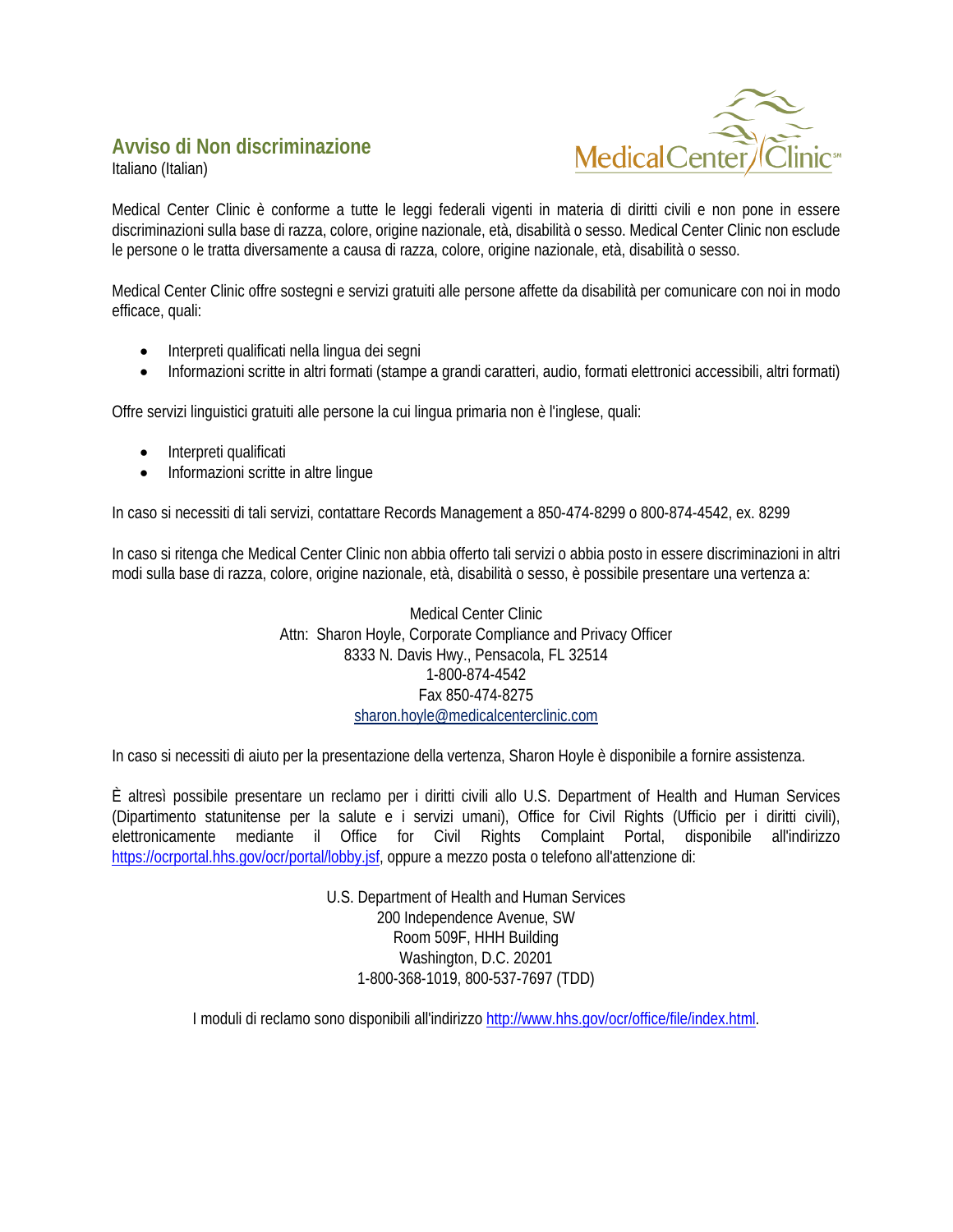<span id="page-10-0"></span>

**إشعار عدم** التمییز (Arabic) العربیة

یلتزم Clinic Center Medical بقوانین الحقوق المدنیة الفدرالیة المعمول بھا ولا یمیز على أساس العرق أو اللون أو الأصل الوطني أو السن أو الإعاقة أو نوع الجنس. لا یستبعد Clinic Center Medical لأشخاص أو یعاملھم على نحو مختلف بسبب النوع أو اللون أو الأصل الوطني أو السن أو الإعاقة أو نوع الجنس.

Medical Center Clinic يوفر مساعدات وخدمات مجانية للأشخاص من ذوي الإعاقات للتواصل بصورة فعالة معنا،ثل:

- مترجمي لغة إشارة مؤھلین
- معلومات كتابیة بتنسیقات أخرى (مطبوعة بأحرف كبیرة، مواد صوتیة، تنسیقات إلكترونیة متیسرة، وغیر ذلك من لتنسیقات)

یوفر خدمات لغویة مجانیة للأشخاص الذین لغتھم الأساسیة لیست الإنجلیزیة، مثل:

- مترجمین مؤھلین
- معلومات مكتوبة بلغات أخرى

800-874-4542 or 850-474-8299 at Management Records إذا كنت بحاجة لھذه الخدمات، اتصل بـ

إذا كنت تعتقد أن Clinic Center Medical قد أخفق في توفیر تلك الخدمات أو میز بطریقة أخرى على أساس العرق أو اللون أو الأصل الوطني أو السن أو الإعاقة أو الجنس، یمكن أن تتقدم بشكوى إلى:

> Medical Center Clinic Attn: Sharon Hoyle, Corporate Compliance and Privacy Officer 8333 N. Davis Hwy., Pensacola, FL 32514 Toll Free 866.822.3571 Fax 850-474-8275 [sharon.hoyle@medicalcenterclinic.com](mailto:sharon.hoyle@medicalcenterclinic.com)

. يمكن أن تتقدم بشكوى شخصيًا أو بالبريد أو بالفاكس أوالبريد الإلكتروني. إذا كنت بحاجة للمساعدة في التقدم بشكوى، فإن Hoyle متاح لمساعدتك.

بمكن أيضًا أن تتقدم بشكوى إلكترونيًا لوزارة Department of Health and Human Services (وزارة الخدمات الصحية والبشریة) ، مكتب Office for Civil Rights (مكتب الحقوق المدنیة)، من خلال مكتب Office for Civil Rights Complaint Portal ، المتوفر على الرابط https://ocrportal.hhs.gov/ocr/portal/lobby.jsf أو بالبرید أو المهاتف على:

> U.S. Department of Health and Human Services 200 Independence Avenue, SW Room 509F, HHH Building Washington, D.C. 20201 ,1019-863-800-1 7697-537-800 (رقم ھاتف الصم والبكم)

> > . <http://www.hhs.gov/ocr/office/file/index.html> الرابط على الشكاوى نماذج تتوافر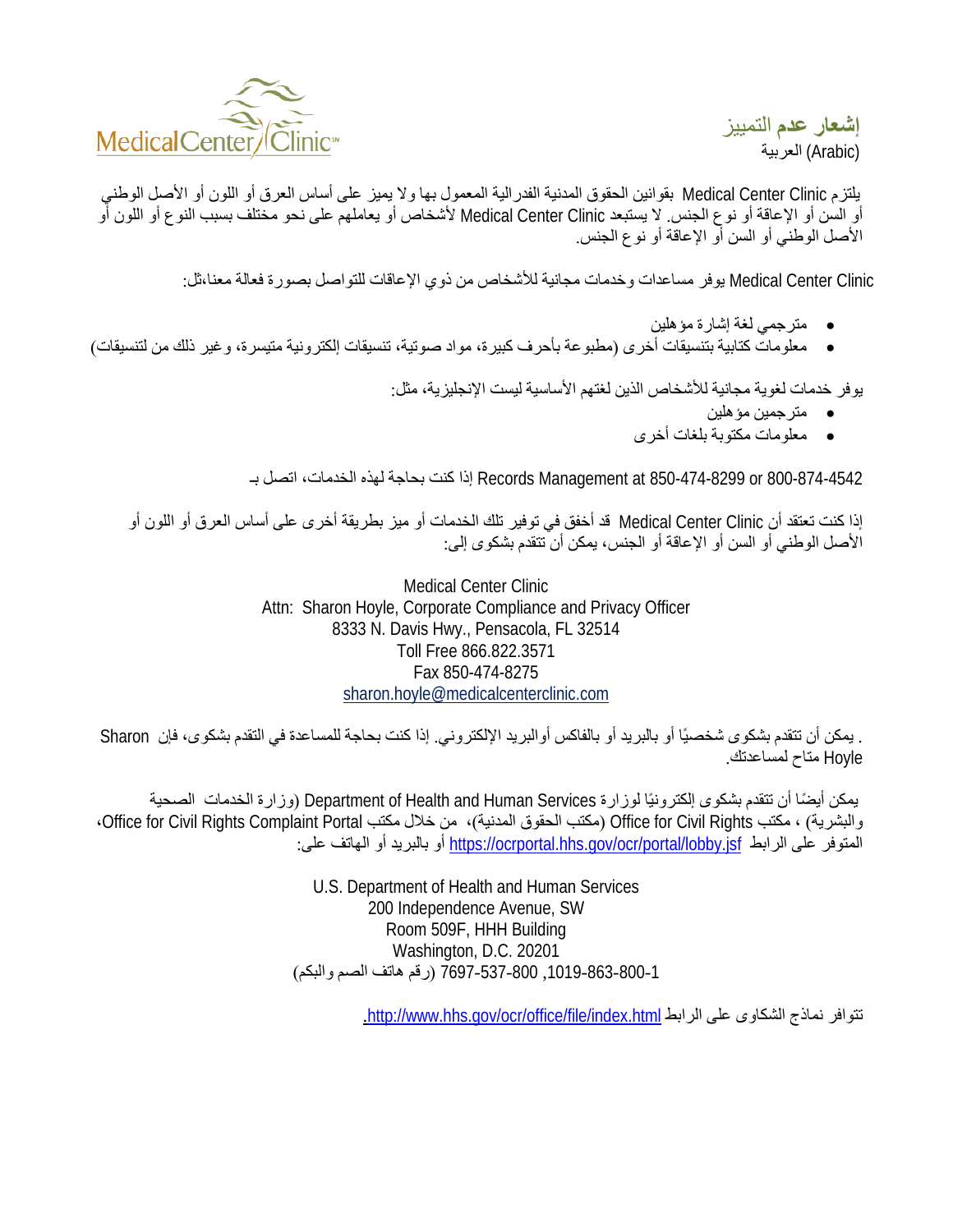#### <span id="page-11-0"></span>**Уведомление о недискриминации**



Русский (Russian)

Medical Center Clinic соблюдает применимое федеральное законодательство в области гражданских прав и не допускает дискриминации по признакам расы, цвета кожи, национальной принадлежности, возраста, инвалидности или пола. Medical Center Clinic не исключает людей и не относится к ним поразному из-за расы, цвета кожи, национальной принадлежности, возраста, инвалидности или пола.

Medical Center Clinic Для эффективного взаимодействия предоставляет безвозмездную помощь и оказывает услуги людям с ограниченными возможностями, а именно:

- услуги квалифицированных сурдопереводчиков;
- письменную информацию в других форматах (крупный шрифт, аудио формат, доступные электронные форматы, прочие форматы).

Предоставляет бесплатные услуги перевода людям, для которых английский не является основным языком, а именно:

- услуги квалифицированных переводчиков;
- письменную информацию на других языках.

Если вы нуждаетесь в таких услугах, обратитесь к Record Management at 850-474-8299 or 800-874- 4542 ex. 8246.

Если вы считаете, что в Medical Center Clinic вам не предоставили указанных услуг или иным образом дискриминировали вас по признакам расы, цвета кожи, национальной принадлежности, возраста, инвалидности или пола, вы можете подать жалобу:

> Medical Center Clinic Attn: Sharon Hoyle, Corporate Compliance and Privacy Officer 8333 N. Davis Hwy., Pensacola, FL 32514 Toll Free 800-874-4542 Fax 850-474-8275 [sharon.hoyle@medicalcenterclinic.com](mailto:sharon.hoyle@medicalcenterclinic.com)

Вы можете подать жалобу лично или отправить по почте, факсу или электронной почте. Если вам нужна помощь в подаче жалобы, вам поможет Sharon Hoyle.

Вы также можете подать жалобу о нарушении гражданских прав в U.S. Department of Health and Human Services (Министерство здравоохранения и социальных служб США), Office for Civil Rights (Управление по гражданским правам), в электронном виде через Office for Civil Rights Complaint Portal, доступный по ссылке: <https://ocrportal.hhs.gov/ocr/portal/lobby.jsf>, по почте или по телефону:

> U.S. Department of Health and Human Services 200 Independence Avenue, SW Room 509F, HHH Building Washington, D.C. 20201 (США) 1-800-368-1019, 800-537-7697 (TDD)

Бланки жалобы доступны по адресу: [http://www.hhs.gov/ocr/office/file/index.html.](http://www.hhs.gov/ocr/office/file/index.html)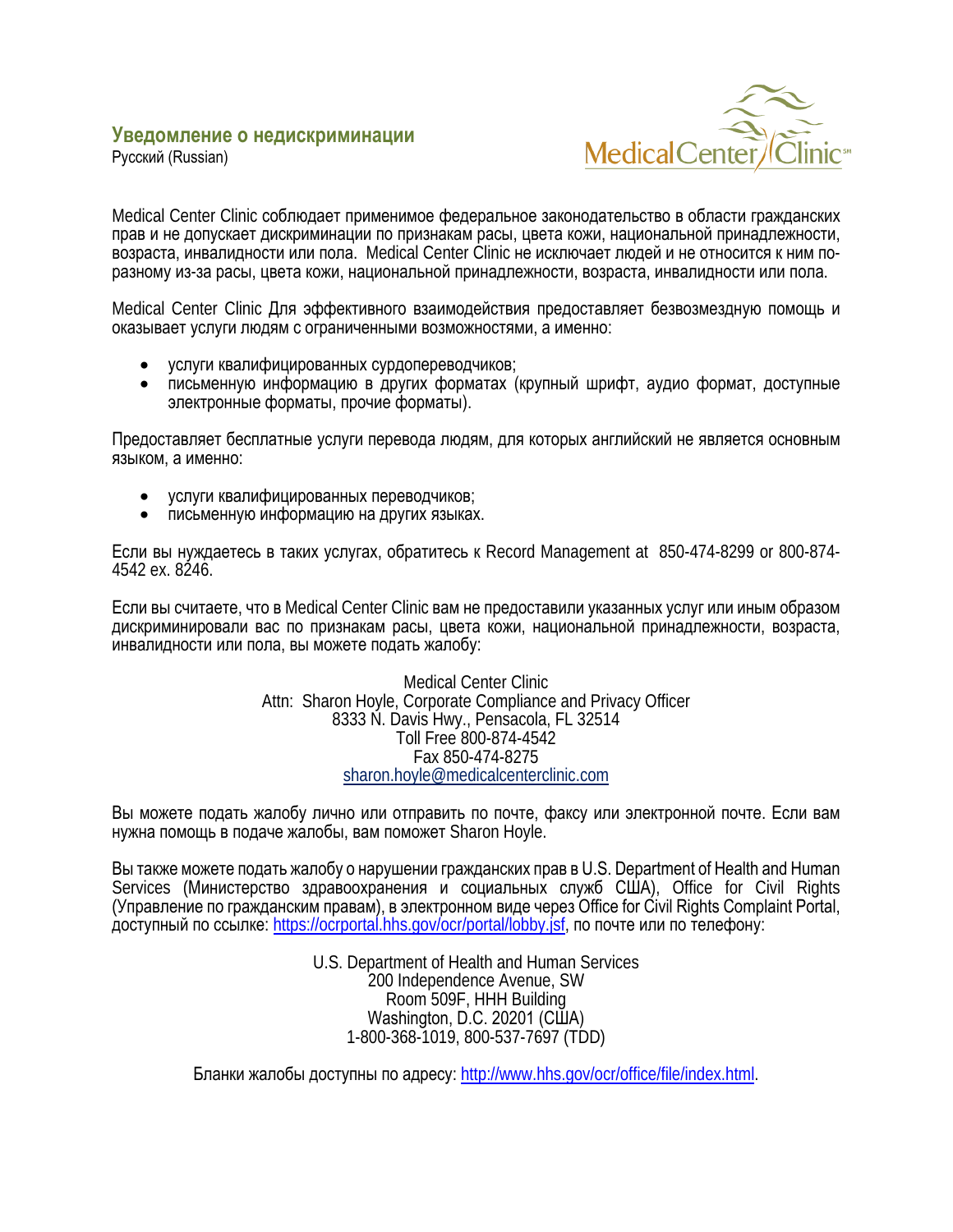### <span id="page-12-0"></span>**Zawiadomienie o niedyskryminacji**





Medical Center Clinic postępuje zgodnie z obowiązującymi federalnymi prawami obywatelskimi i nie dopuszcza się dyskryminacji ze względu na rasę, kolor skóry, pochodzenie, wiek, niepełnosprawność bądź płeć. Medical Center Clinic nie wyklucza żadnych osób i nie stosuje różnego traktowania ze względu na rasę, kolor skóry, pochodzenie, wiek, niepełnosprawność bądź płeć.

Medical Center Clinic zapewnia bezpłatną pomoc i usługi osobom niepełnosprawnym w celu umożliwienia skutecznej komunikacji, na przykład:

- Wykwalifikowanych tłumaczy języka migowego
- Informacje na piśmie w różnych formatach (duży druk, audio, dostępne formaty elektroniczne, inne formaty)

Zapewnia bezpłatne usługi językowe dla osób, dla których angielski nie jest pierwszym językiem, na przykład:

- Wykwalifikowanych tłumaczy
- Informacje na piśmie w innych językach

Jeżeli chcesz skorzystać z tych usług, skontaktuj się z Record Management at 850-474-8299 or 800-874-4542 ex.8299.

Jeżeli uważasz, że Medical Center Clinic nie świadczy tych usług lub w inny sposób dopuszcza się dyskryminacji ze względu na rasę, koloru skóry, pochodzenie, wiek, niepełnosprawność bądź płeć, możesz złożyć skargę do:

> Medical Center Clinic Attn: Sharon Hoyle, Corporate Compliance and Privacy Officer 8333 N. Davis Hwy., Pensacola, FL 32514 Toll Free 800-874-4542 Fax 850-474-8275 [sharon.hoyle@medicalcenterclinic.com](mailto:sharon.hoyle@medicalcenterclinic.com)

Skargę można złożyć osobiście, za pośrednictwem poczty tradycyjnej, elektronicznej lub faksu. Jeżeli potrzebujesz pomocy w złożeniu skargi, Sharon Hoyle może w tym pomóc.

Skargę obywatelską można również złożyć w U.S. Department of Health and Human Services (Departamentu Zdrowia i Opieki Społecznej Stanów Zjednoczonych), Office for Civil Rights (Biuro Praw Obywatelskich), drogą elektroniczną za pośrednictwem Office for Civil Rights Complaint Portal na stronie [https://ocrportal.hhs.gov/ocr/portal/lobby.jsf,](https://ocrportal.hhs.gov/ocr/portal/lobby.jsf)  pocztą tradycyjną lub dzwoniąc pod numer telefonu:

> U.S. Department of Health and Human Services 200 Independence Avenue, SW Room 509F, HHH Building Washington, D.C. 20201 1-800-368-1019, 800-537-7697 (TDD)

Formularze skarg są dostępne na stronie [http://www.hhs.gov/ocr/office/file/index.html.](http://www.hhs.gov/ocr/office/file/index.html)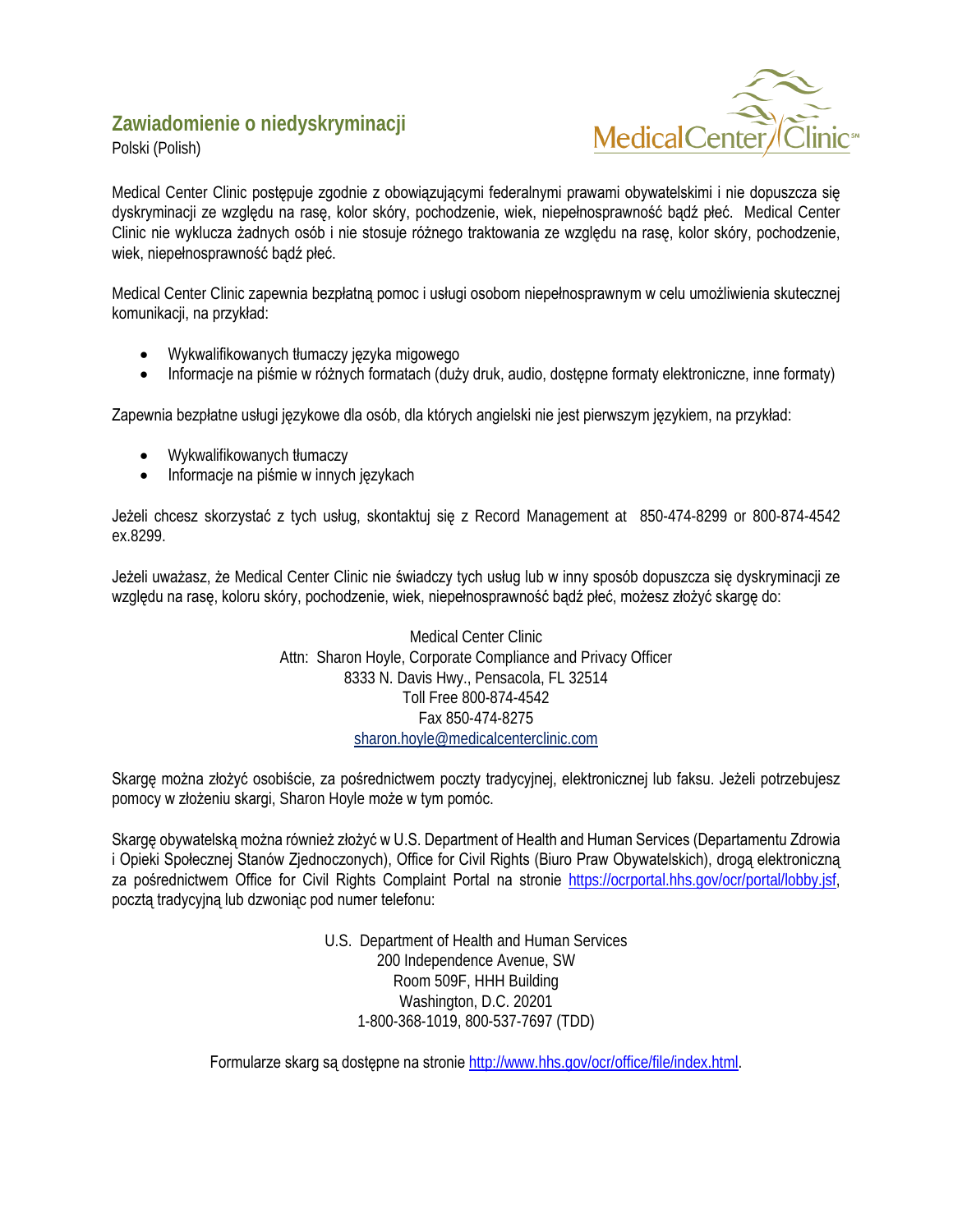<span id="page-13-0"></span>**무차별 통지**

한국어 (Korean)



Medical Center Clinic 은(는) 관련 연방 공민권법을 준수하며 인종, 피부색, 출신 국가, 연령, 장애 또는 성별을 이유로 차별하지 않습니다. Medical Center Clinic 은(는) 인종, 피부색, 출신 국가, 연령, 장애 또는 성별을 이유로 누군가를 배제하거나 다른 방식으로 대우하지 않습니다.

Medical Center Clinic 장애인들이 저희와 효과적으로 의사소통할 수 있도록 다음과 같은 무료 지원과 서비스를 제공합니다.

- 자격있는 수화 통역자
- 다른 형식의 서면 정보(큰 활자, 음성, 사용 가능한 전자 형식, 기타 형식)

주로 사용하는 언어가 영어가 아닌 이들에게는 다음과 같은 무료 언어 서비스를 제공합니다.

- 자격있는 통역자
- 다른 언어로 작성된 서면 정보

이러한 서비스가 필요하시면 Records Management at 850-474-8299 or 800-874-4542 에 연락하십시오.

Medical Center Clinic 이(가) 인종, 피부색, 출신 국가, 연령, 장애 또는 성별을 이유로 이러한 서비스를 제공하지 않거나 다른 방식으로 차별했다고 생각하시는 경우

> Medical Center Clinic Attn: Sharon Hoyle, Corporate Compliance and Privacy Officer 8333 N. Davis Hwy., Pensacola, FL 32514 Toll Free 800-874-4542 Fax 850-474-8275 [sharon.hoyle@medicalcenterclinic.com](mailto:sharon.hoyle@medicalcenterclinic.com)

(으)로 연락하여 불만을 제기하실 수 있습니다. 직접 방문하거나 우편, 팩스 또는 이메일로 불만을 제기하실 수 있습니다. 불만 제기와 관련하여 도움이 필요하시면, Sharon Hoyle (으)로부터 지원을 받으실 수 있습니다.

또한 공민권 민원을 미국 Department of Health and Human Services (보건복지부), Office for Civil Rights(시민권 사무국)에<https://ocrportal.hhs.gov/ocr/portal/lobby.jsf> 에 있는 시민권 사무국 민원 포털을 통해 전자 방식으로 제출하거나 우편이나 전화로 제출할 수 있습니다. 주소 및 연락처는 다음과 같습니다.

> U.S. Department of Health and Human Services 200 Independence Avenue, SW Room 509F, HHH Building Washington, D.C. 20201 1-800-368-1019, 800-537-7697 (TDD)

민원 양식은<http://www.hhs.gov/ocr/office/file/index.html>에 있습니다.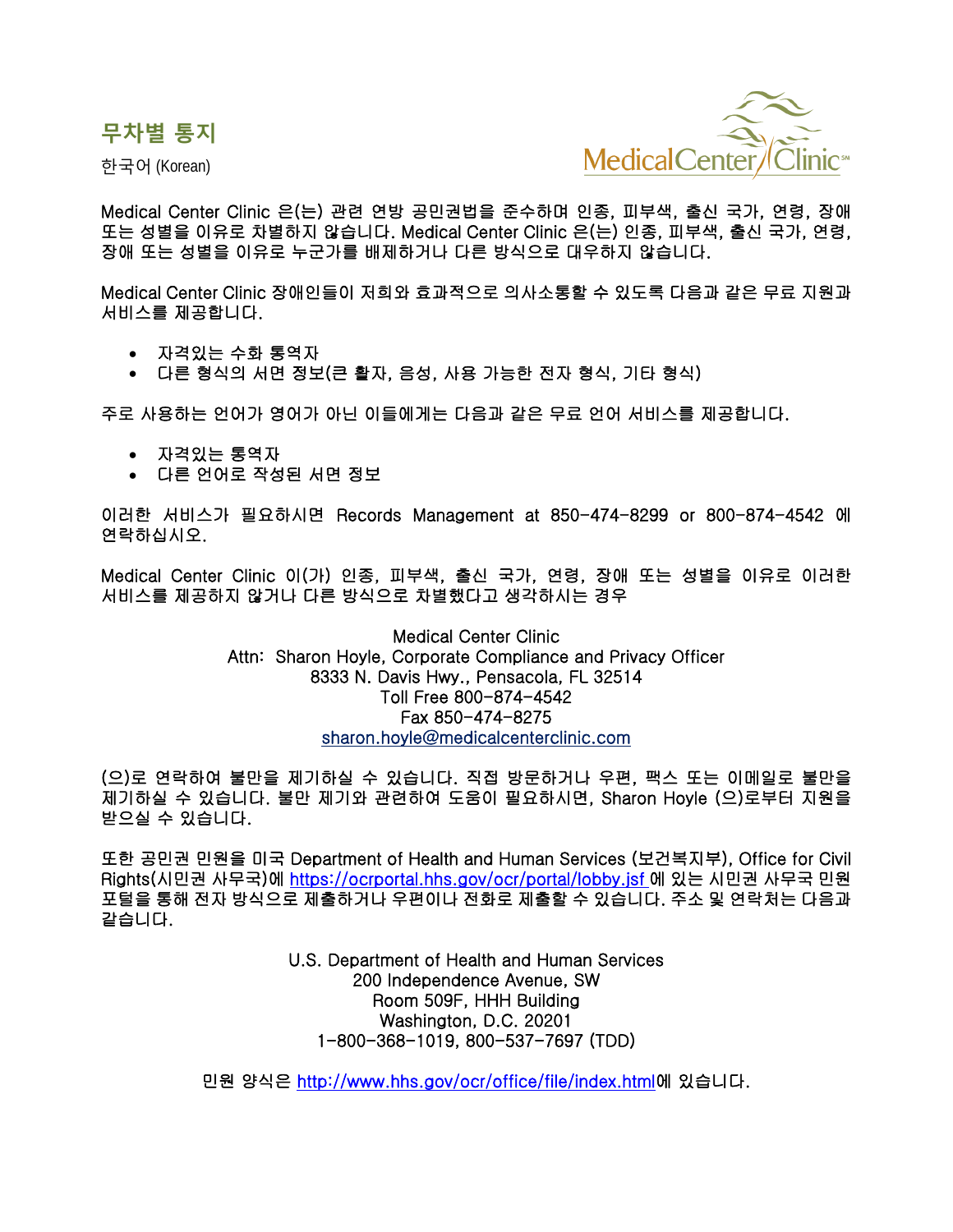### <span id="page-14-0"></span>બિન ભેદભાવ નોટિસ



ગજરાતી (Guiarati)

Medical Center Clinic સમવાથી નાગરિક અધિકાર કાયદા સાથે સુસંગત છે અને જાતિ, રંગ, રાષ્ટ્રીય મૂળ, ઉંમર,અશક્તતા અથવા લિંગના આધારે ભેદભાવ રાખવામાં આવતો નથી. Medical Center Clinic જાતિ, રંગ રાષ્ટ્રીય મળ ઉંમર, અશક્તતા અથવા લૈંગિક કારણે લોકો બાકાત નથી અથવા તેમની સાથે અલગ વર્તન કરવામાં આવતું નથી.

Medical Center Clinic અમારી સાથે અસરકારક રીતે સંદેશાવ્યવહાર કરવામાં અક્ષમ જેવા કે અશક્ત લોકો માટે નીચે પ્રમાણેની મફત સહાય અને સેવાઓ પૂરી પાડવામાં આવે છે.

- લાયકાત ધરાવતા સાંકેતિક ભાષાના દભાષિયા
- અન્ય ફોર્મેટમાં લખાચેલ માહિતી (મોટી પ્રિન્ટ, ઓડિયો, સુલભ ઇલેક્ટ્રોનિક ફોર્મેટ, અન્ય ફોર્મેટ)

જેની પ્રાથમિક ભાષા અંગ્રેજી ન હોય તેવા લોકોને નીચે પ્રમાણેની મકત ભાષા સેવાઓ પરી પાડવામાં આવે છે:

- લાયકાત ધરાવતા દ઼ભાષિયા
- અન્ય ભાષાઓમાં લખવામાં આવેલી માહિતી

તમારે આ સેવાઓની જરૂર હોય તો, સંપર્ક કરો Records Management at 850-474-8299 or 800-874-4542.

જો તમે માનતા હો કે આ સેવાઓ પૂરી પાડવા માટે Medical Center Clinic નિષ્ફળ ગયા છે અથવા જાતિ, રંગ, રાષ્ટ્રીય મૂળ, ઉંમર, અશક્તતા `ેઅથવા લિંગના આધારે અથવા અન્ય પ્રકારે ભેદભાવ રાખે છે, તો તમે

> **Medical Center Clinic** Attn: Sharon Hoyle, Corporate Compliance and Privacy Officer 8333 N. Davis Hwy., Pensacola, FL 32514 Toll Free 800-874-4542 Fax 850-474-8275 sharon.hoyle@medicalcenterclinic.com

સમક્ષ કરિયાદ દાખલ કરી શકો છો. તમે ફરિયાદ રૂબરૂમાં અથવા મેઇલ, કેક્સ, અથવા ઇમેઇલ દ્રારા દાખલ કરી શકો છો. તમને ફરિયાદ દાખલ કરવામાં મદદ જોઈતી હોય તો Sharon Hoyle તમને મદદ કરવા માટે ઉપલબ્ધ છે.

તમે the U.S. Department of Health and Human Services (ધી યુ. એસ. ડીપાર્ટમેંટ ઓફ હેલ્થ એન્ડ હ્યુમન સર્વાંસિસ). Office (ઓક્રીસ ર્શ્નેર સિવિલ રાઇટસ ાને for Civil Rights પણ) https://ocrportal.hhs.gov/ocr/portal/lobb.jsf ਪ? Guctou Office for Civil Rights Complaint Portal, મારફતે વિજાણુ રીતે અથવા નીચેના સરનામે મેઇલ કે ફોન કરી ફરિયાદ નોંધાવી શકો છો

> U.S. Department of Health and Human Services 200 Independence Avenue, SW Room 509F, HHH Building Washington, D.C. 20201 1-800-868-1019, 800-537-7697 (TDD)

ફરિયાદનું ફોર્મ અહી ઉપલબ્ધ છે http://www.hhs.gov/ocr/office/file/index.html.